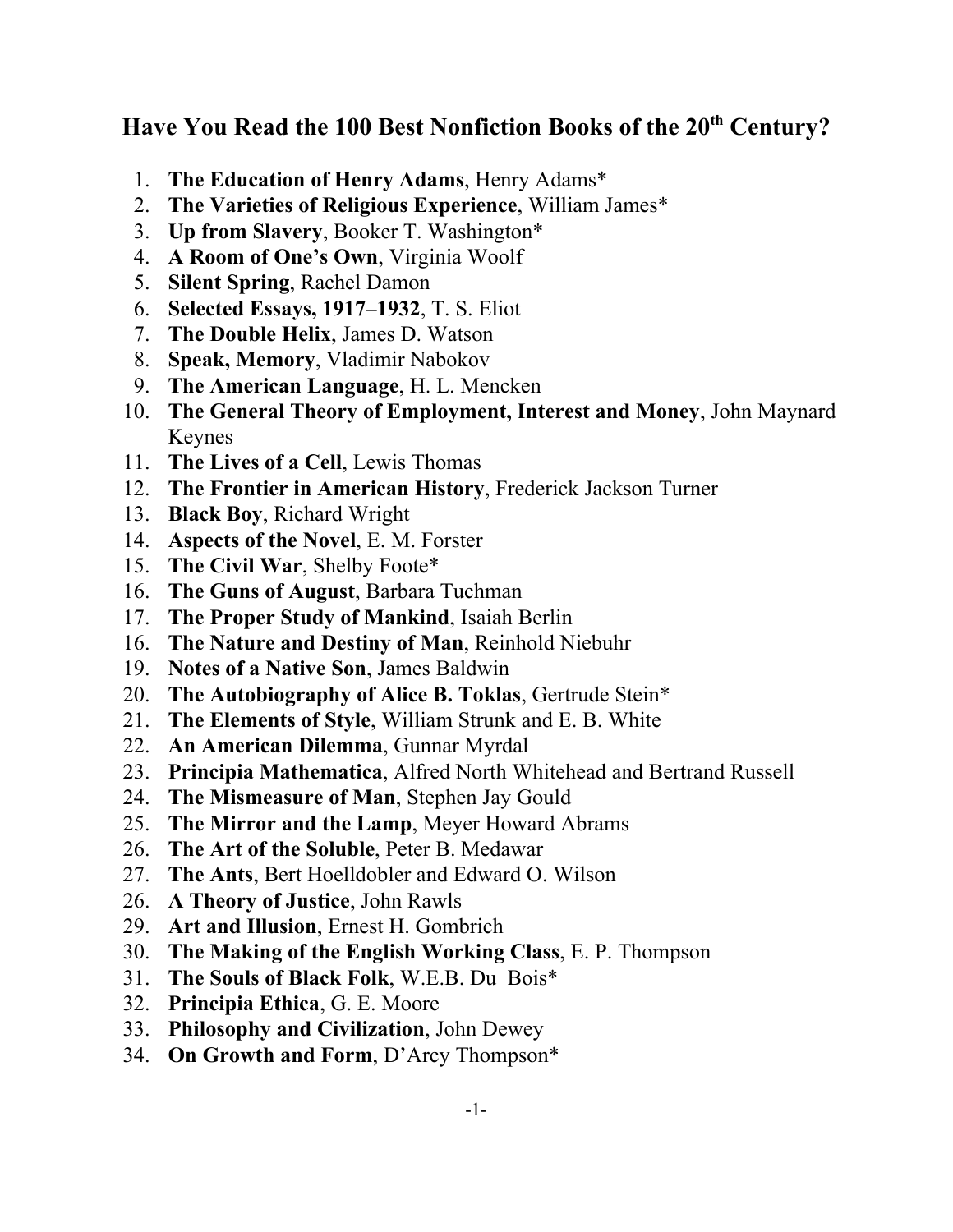- 35. **Ideas and Opinions**, Albert Einstein\*
- 36. **The Age of Jackson**, Arthur Schlesinger, Jr.
- 37. **The Making of the Atomic Bomb**, Richard Rhodes
- 38. **Black Lamb and Grey Falcon**, Rebecca West
- 39. **Autobiographies**, W. B Yeats
- 40. **Science and Civilization in China**, Joseph Needham
- 41. **Goodbye to All That**, Robert Graves
- 42. **Homage to Catalonia**, George Orwell
- 43. **The Autobiography of Mark Twain**, Mark Twain
- 44. **Children of Crisis**, Robert Coles
- 45. **A Study of History**, Arnold J. Toynbee
- 46. **The Affluent Society**, John Kenneth Galbraith
- 47. **Present at the Creation**, Dean Acheson
- 48. **The Great Bridge**, David McCullough
- 49. **Patriotic Gore**, Edmund Wilson
- 50. **Samuel Johnson**, Walter Jackson Bate
- 51. **The Autobiography of Malcolm X**, Alex Haley and Malcolm X
- 52. **The Right Stuff**, Tom Wolfe
- 53. **Eminent Victorians**, Lytton Strachey\*
- 54. **Working**, Studs Terkel
- 55. **Darkness Visible**, William Styron
- 56. **The Liberal Imagination**, Lionel Trilling
- 57. **The Second World War**, Winston Churchill
- 58. **Out of Africa**, Isak Dinesen\*
- 59. **Jefferson and His Time**, Dumas Malone
- 60. **In the American Grain**, William Carlos Williams
- 61. **Cadillac Desert**, Marc Reisner
- 62. **The House of Morgan**, Ron Chernow
- 63. **The Sweet Science**, A. J. Liebling
- 64. **The Open Society and Its Enemies**, Karl Popper
- 65. **The Art of Memory**, Frances A. Yates
- 66. **Religion and the Rise of Capitalism**, R. H. Tawney
- 67. **A Preface to Morals**, Walter Lippmann
- 68. **The Gate of Heavenly Peace**, Jonathan D. Spence
- 69. **The Structure of Scientific Revolutions**, Thomas S. Kuhn
- 70. **The Strange Career of Jim Crow**, C. Vann Woodward
- 71. **The Rise of the West**, William H. McNeill